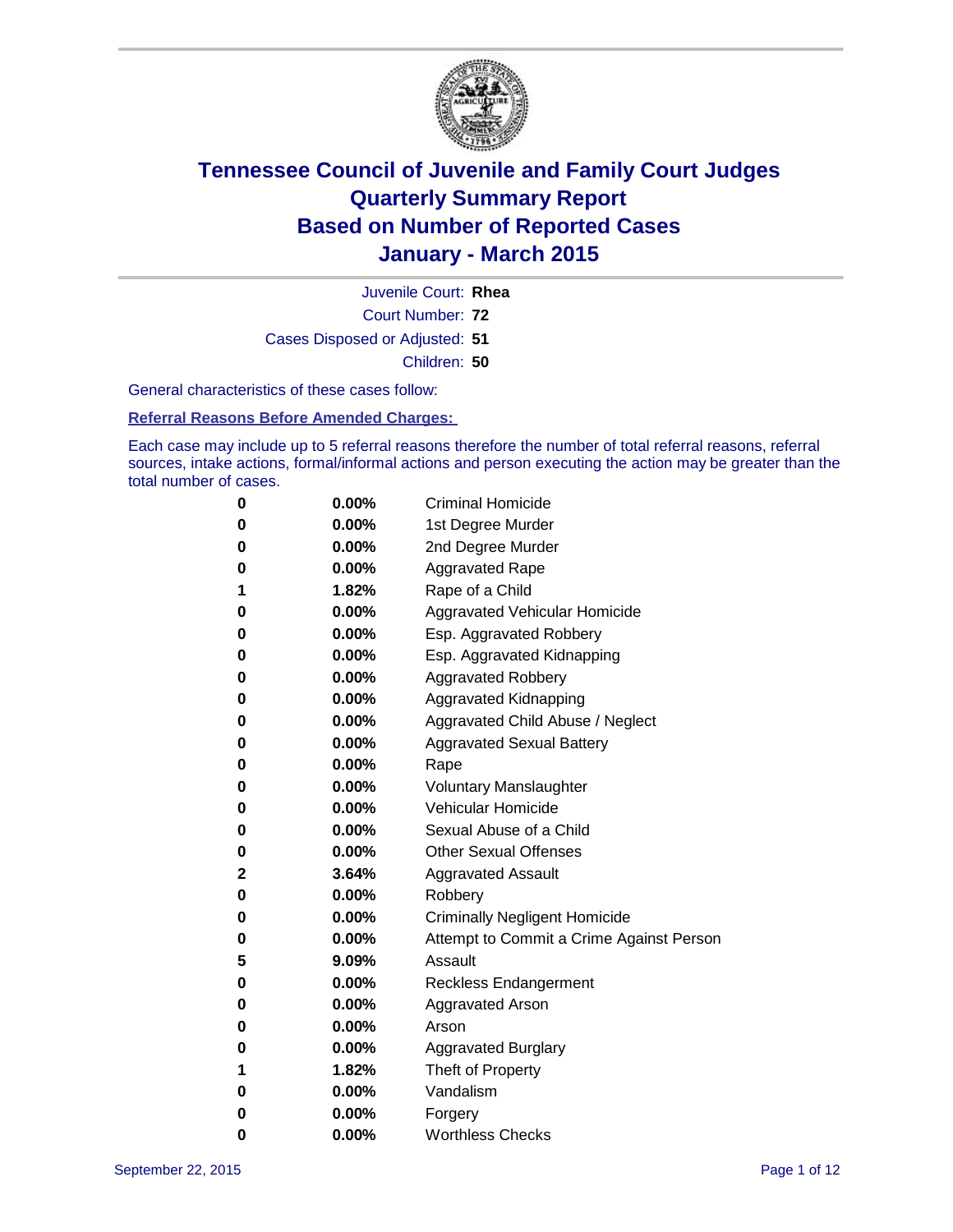

Court Number: **72** Juvenile Court: **Rhea** Cases Disposed or Adjusted: **51** Children: **50**

#### **Referral Reasons Before Amended Charges:**

Each case may include up to 5 referral reasons therefore the number of total referral reasons, referral sources, intake actions, formal/informal actions and person executing the action may be greater than the total number of cases.

| 0 | 0.00% | Illegal Possession / Fraudulent Use of Credit / Debit Cards |
|---|-------|-------------------------------------------------------------|
| 0 | 0.00% | <b>Burglary</b>                                             |
| 0 | 0.00% | Unauthorized Use of a Vehicle                               |
| 0 | 0.00% | <b>Cruelty to Animals</b>                                   |
| 0 | 0.00% | Sale of Controlled Substances                               |
| 2 | 3.64% | <b>Other Drug Offenses</b>                                  |
| 1 | 1.82% | <b>Possession of Controlled Substances</b>                  |
| 0 | 0.00% | <b>Criminal Attempt</b>                                     |
| 1 | 1.82% | Carrying Weapons on School Property                         |
| 1 | 1.82% | Unlawful Carrying / Possession of a Weapon                  |
| 0 | 0.00% | <b>Evading Arrest</b>                                       |
| 0 | 0.00% | Escape                                                      |
| 0 | 0.00% | Driving Under Influence (DUI)                               |
| 0 | 0.00% | Possession / Consumption of Alcohol                         |
| 0 | 0.00% | Resisting Stop, Frisk, Halt, Arrest or Search               |
| 0 | 0.00% | <b>Aggravated Criminal Trespass</b>                         |
| 0 | 0.00% | Harassment                                                  |
| 0 | 0.00% | Failure to Appear                                           |
| 0 | 0.00% | Filing a False Police Report                                |
| 0 | 0.00% | Criminal Impersonation                                      |
| 1 | 1.82% | <b>Disorderly Conduct</b>                                   |
| 0 | 0.00% | <b>Criminal Trespass</b>                                    |
| 0 | 0.00% | <b>Public Intoxication</b>                                  |
| 0 | 0.00% | Gambling                                                    |
| 0 | 0.00% | <b>Traffic</b>                                              |
| 0 | 0.00% | <b>Local Ordinances</b>                                     |
| 0 | 0.00% | Violation of Wildlife Regulations                           |
| 0 | 0.00% | Contempt of Court                                           |
| 0 | 0.00% | Violation of Probation                                      |
| 0 | 0.00% | Violation of Aftercare                                      |
| 0 | 0.00% | <b>Unruly Behavior</b>                                      |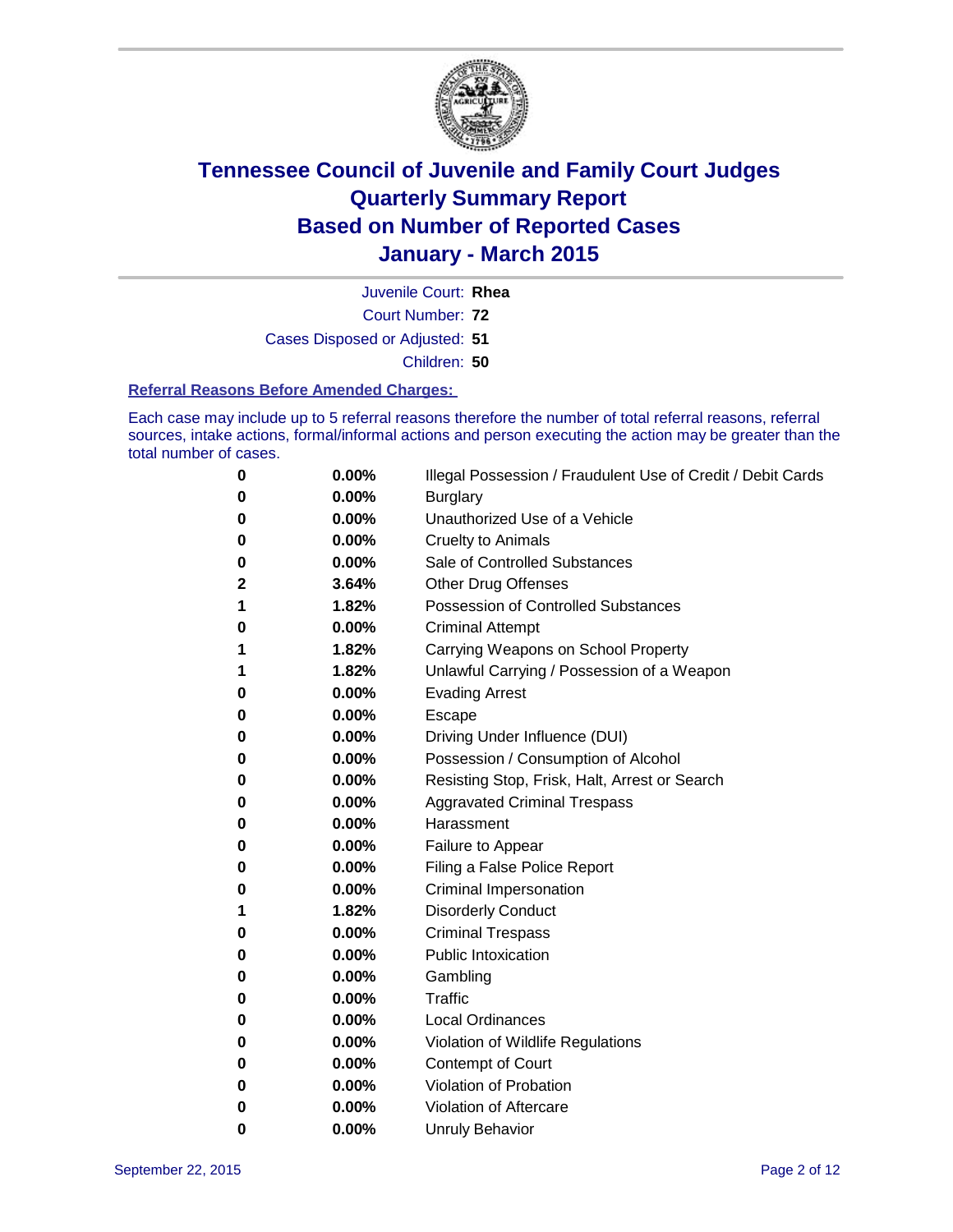

Court Number: **72** Juvenile Court: **Rhea** Cases Disposed or Adjusted: **51** Children: **50**

#### **Referral Reasons Before Amended Charges:**

Each case may include up to 5 referral reasons therefore the number of total referral reasons, referral sources, intake actions, formal/informal actions and person executing the action may be greater than the total number of cases.

| 3  | 5.45%    | Truancy                               |
|----|----------|---------------------------------------|
| 1  | 1.82%    | In-State Runaway                      |
| 0  | 0.00%    | Out-of-State Runaway                  |
| 0  | $0.00\%$ | Possession of Tobacco Products        |
| 2  | 3.64%    | Violation of a Valid Court Order      |
| 0  | 0.00%    | <b>Violation of Curfew</b>            |
| 1  | 1.82%    | Sexually Abused Child                 |
| 0  | 0.00%    | <b>Physically Abused Child</b>        |
| 7  | 12.73%   | Dependency / Neglect                  |
| 0  | 0.00%    | <b>Termination of Parental Rights</b> |
| 0  | 0.00%    | Violation of Pretrial Diversion       |
| 0  | 0.00%    | Violation of Informal Adjustment      |
| 0  | 0.00%    | <b>Judicial Review</b>                |
| 5  | 9.09%    | <b>Administrative Review</b>          |
| 1  | 1.82%    | <b>Foster Care Review</b>             |
| 15 | 27.27%   | Custody                               |
| 1  | 1.82%    | Visitation                            |
| 3  | 5.45%    | Paternity / Legitimation              |
| 0  | 0.00%    | <b>Child Support</b>                  |
| 0  | 0.00%    | <b>Request for Medical Treatment</b>  |
| 0  | 0.00%    | <b>Consent to Marry</b>               |
| 1  | 1.82%    | Other                                 |
| 55 | 100.00%  | <b>Total Referrals</b>                |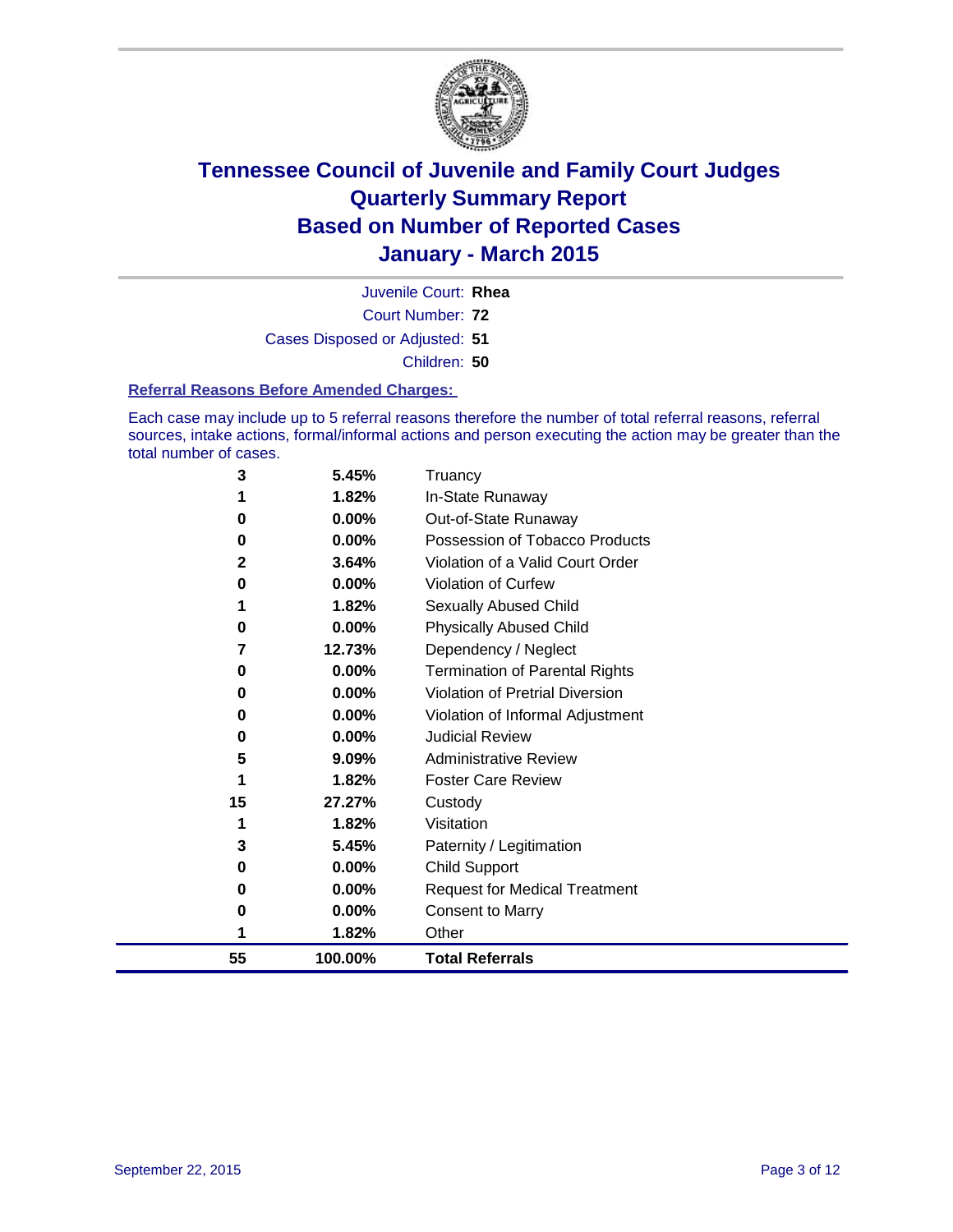

| Juvenile Court: Rhea           |                                                                                                                                                                                                                                       |
|--------------------------------|---------------------------------------------------------------------------------------------------------------------------------------------------------------------------------------------------------------------------------------|
| Court Number: 72               |                                                                                                                                                                                                                                       |
| Cases Disposed or Adjusted: 51 |                                                                                                                                                                                                                                       |
| Children: 50                   |                                                                                                                                                                                                                                       |
| <b>Referral Sources: 1</b>     |                                                                                                                                                                                                                                       |
| 85 1581 - P                    | $\blacksquare$ . The set of the set of the set of the set of the set of the set of the set of the set of the set of the set of the set of the set of the set of the set of the set of the set of the set of the set of the set of the |

### **25.45%** Law Enforcement **18.18%** Parents **16.36%** Relatives **0.00%** Self **5.45%** School **0.00%** CSA **16.36%** DCS **0.00%** Other State Department **0.00%** District Attorney's Office **3.64%** Court Staff **0.00%** Social Agency **1.82%** Other Court **1.82%** Victim **0.00%** Child & Parent **0.00%** Hospital **0.00%** Unknown **10.91%** Other **100.00% Total Referral Sources**

### **Age of Child at Referral: 2**

| 50 | 100.00%  | <b>Total Child Count</b> |
|----|----------|--------------------------|
| 0  | $0.00\%$ | <b>Unknown</b>           |
| 0  | $0.00\%$ | Ages 19 and Over         |
| 3  | 6.00%    | Ages 17 through 18       |
| 12 | 24.00%   | Ages 15 through 16       |
| 6  | 12.00%   | Ages 13 through 14       |
| 7  | 14.00%   | Ages 11 through 12       |
| 22 | 44.00%   | Ages 10 and Under        |
|    |          |                          |

<sup>1</sup> If different than number of Referral Reasons (55), verify accuracy of your court's data.

<sup>2</sup> One child could be counted in multiple categories, verify accuracy of your court's data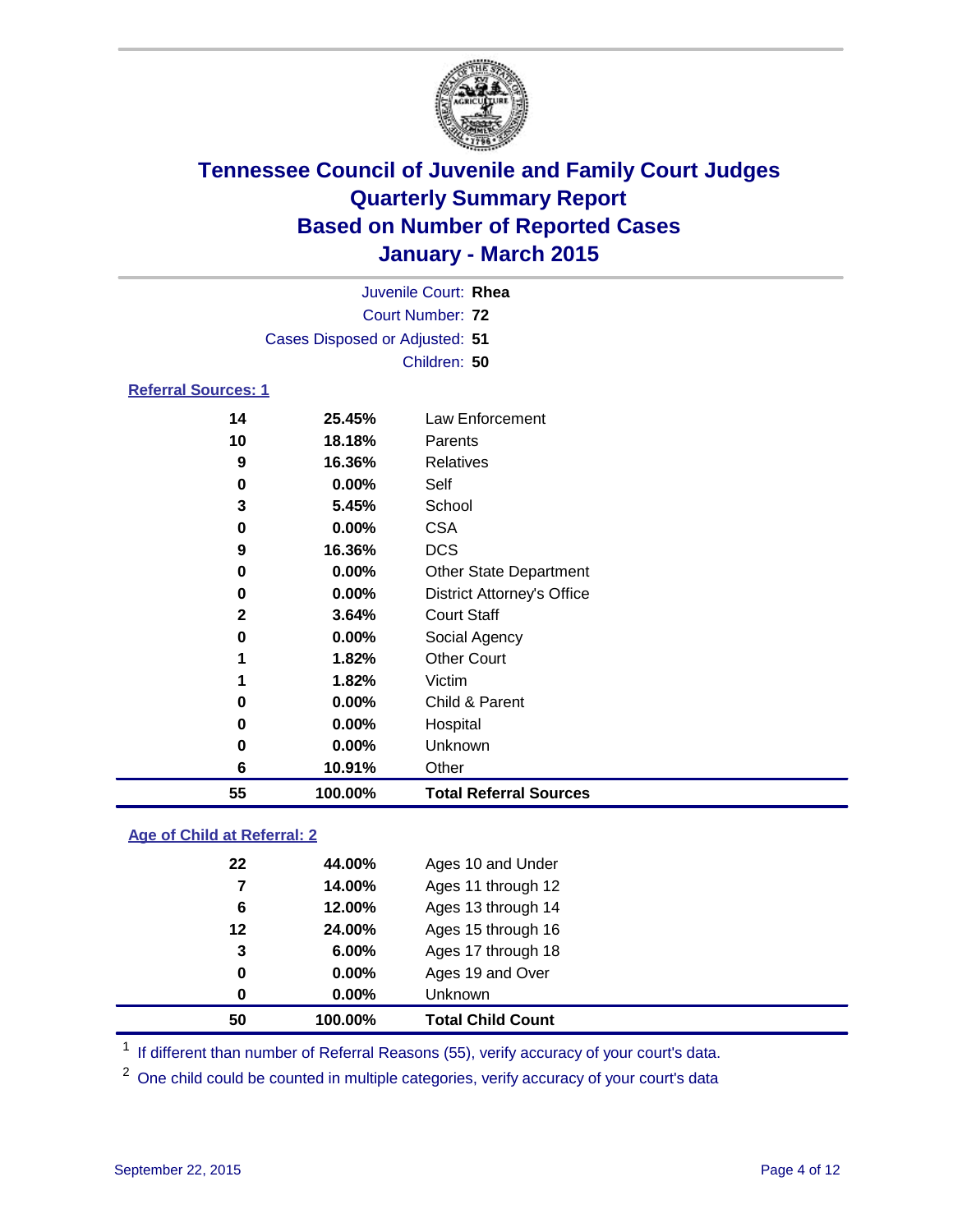

| Juvenile Court: Rhea                    |                                |                          |  |
|-----------------------------------------|--------------------------------|--------------------------|--|
|                                         | Court Number: 72               |                          |  |
|                                         | Cases Disposed or Adjusted: 51 |                          |  |
|                                         |                                | Children: 50             |  |
| Sex of Child: 1                         |                                |                          |  |
| 30                                      | 60.00%                         | Male                     |  |
| 20                                      | 40.00%                         | Female                   |  |
| $\bf{0}$                                | 0.00%                          | Unknown                  |  |
| 50                                      | 100.00%                        | <b>Total Child Count</b> |  |
| Race of Child: 1                        |                                |                          |  |
| 44                                      | 88.00%                         | White                    |  |
| $\bf{0}$                                | 0.00%                          | African American         |  |
| 0                                       | 0.00%                          | Native American          |  |
| 0                                       | 0.00%                          | Asian                    |  |
| 5                                       | 10.00%                         | Mixed                    |  |
| 1                                       | 2.00%                          | Unknown                  |  |
| 50                                      | 100.00%                        | <b>Total Child Count</b> |  |
| <b>Hispanic Origin: 1</b>               |                                |                          |  |
| $\overline{\mathbf{3}}$                 | 6.00%                          | Yes                      |  |
| 45                                      | 90.00%                         | <b>No</b>                |  |
| $\overline{\mathbf{2}}$                 | 4.00%                          | Unknown                  |  |
| 50                                      | 100.00%                        | <b>Total Child Count</b> |  |
| <b>School Enrollment of Children: 1</b> |                                |                          |  |
| 35                                      | 70.00%                         | Yes                      |  |
| 15                                      | 30.00%                         | No                       |  |
| $\bf{0}$                                | 0.00%                          | Unknown                  |  |
| 50                                      | 100.00%                        | <b>Total Child Count</b> |  |

One child could be counted in multiple categories, verify accuracy of your court's data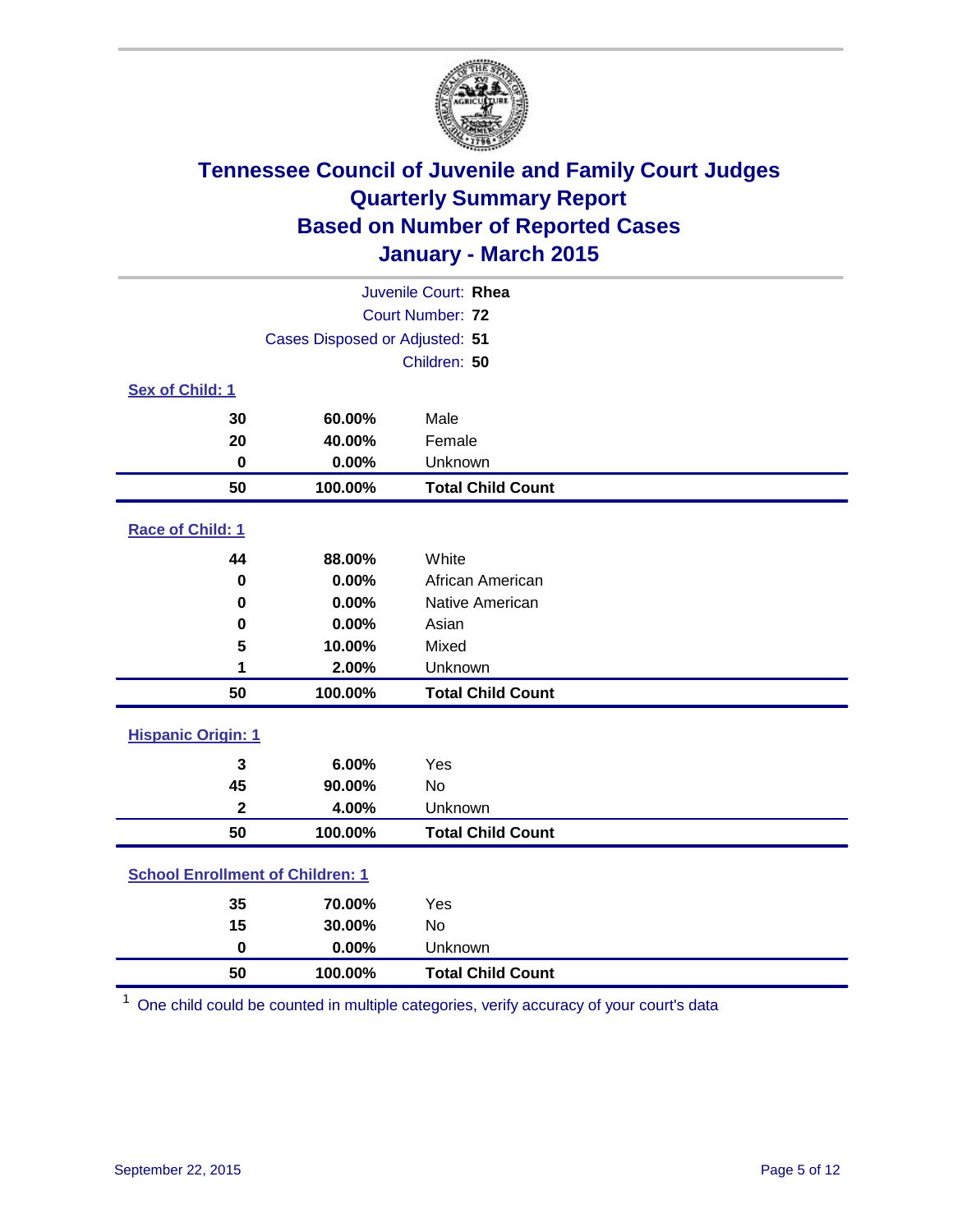

| 50                                                        | 100.00%  | <b>Total Child Count</b>     |  |
|-----------------------------------------------------------|----------|------------------------------|--|
|                                                           |          |                              |  |
| 5                                                         | 10.00%   | Other                        |  |
| 0                                                         | $0.00\%$ | Unknown                      |  |
| 0                                                         | 0.00%    | Independent                  |  |
| 0                                                         | 0.00%    | In an Institution            |  |
| $\mathbf{2}$                                              | 4.00%    | In a Residential Center      |  |
| 0                                                         | $0.00\%$ | In a Group Home              |  |
|                                                           | 2.00%    | With Foster Family           |  |
| $\mathbf{2}$                                              | 4.00%    | <b>With Adoptive Parents</b> |  |
| 10                                                        | 20.00%   | <b>With Relatives</b>        |  |
| 3                                                         | 6.00%    | <b>With Father</b>           |  |
| 22                                                        | 44.00%   | <b>With Mother</b>           |  |
| 1                                                         | 2.00%    | With Mother and Stepfather   |  |
| 0                                                         | $0.00\%$ | With Father and Stepmother   |  |
| 4                                                         | 8.00%    | With Both Biological Parents |  |
| <b>Living Arrangement of Child at Time of Referral: 1</b> |          |                              |  |
|                                                           |          |                              |  |
|                                                           |          | Children: 50                 |  |
| Cases Disposed or Adjusted: 51                            |          |                              |  |
| Court Number: 72                                          |          |                              |  |
| Juvenile Court: Rhea                                      |          |                              |  |

### **Type of Detention: 2**

| 51 | 100.00%  | <b>Total Detention Count</b> |
|----|----------|------------------------------|
| 0  | $0.00\%$ | Other                        |
| 43 | 84.31%   | Does Not Apply               |
| 0  | $0.00\%$ | <b>Unknown</b>               |
| 0  | $0.00\%$ | Psychiatric Hospital         |
| 0  | $0.00\%$ | Jail - No Separation         |
| 0  | 0.00%    | Jail - Partial Separation    |
| 0  | $0.00\%$ | Jail - Complete Separation   |
| 8  | 15.69%   | Juvenile Detention Facility  |
| 0  | $0.00\%$ | Non-Secure Placement         |

<sup>1</sup> One child could be counted in multiple categories, verify accuracy of your court's data

If different than number of Cases (51) verify accuracy of your court's data.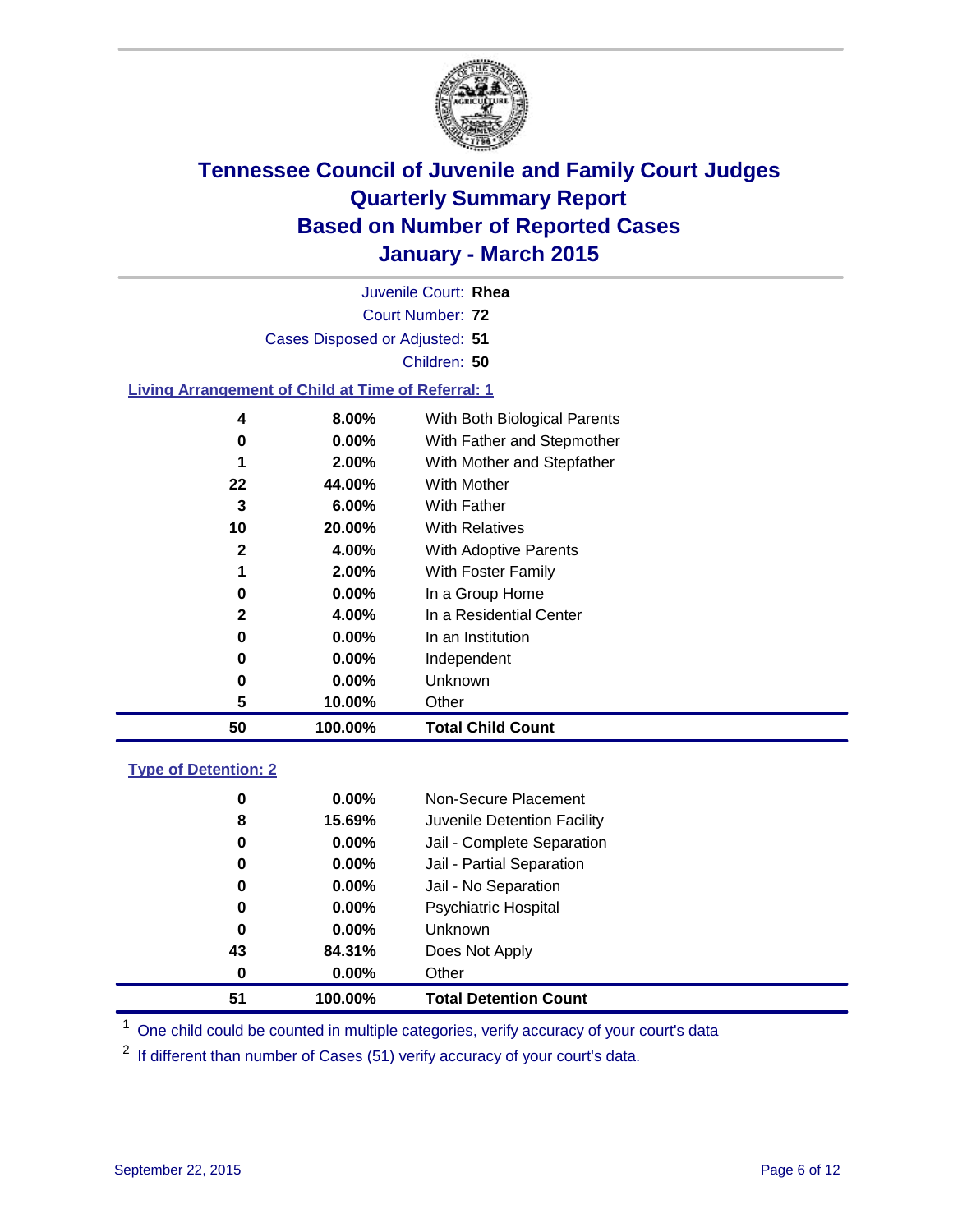

| Juvenile Court: Rhea                               |                                |                                      |  |  |  |
|----------------------------------------------------|--------------------------------|--------------------------------------|--|--|--|
|                                                    | Court Number: 72               |                                      |  |  |  |
|                                                    | Cases Disposed or Adjusted: 51 |                                      |  |  |  |
|                                                    |                                | Children: 50                         |  |  |  |
| <b>Placement After Secure Detention Hearing: 1</b> |                                |                                      |  |  |  |
| 7                                                  | 13.73%                         | Returned to Prior Living Arrangement |  |  |  |
| 1                                                  | 1.96%                          | Juvenile Detention Facility          |  |  |  |
| 0                                                  | 0.00%                          | Jail                                 |  |  |  |
| 0                                                  | 0.00%                          | Shelter / Group Home                 |  |  |  |
| 0.00%<br><b>Foster Family Home</b><br>0            |                                |                                      |  |  |  |
| 0.00%<br><b>Psychiatric Hospital</b><br>O          |                                |                                      |  |  |  |
| 0                                                  | 0.00%                          | <b>Unknown</b>                       |  |  |  |
| 43                                                 | 84.31%                         | Does Not Apply                       |  |  |  |
| 0                                                  | 0.00%                          | Other                                |  |  |  |
| 51                                                 | 100.00%                        | <b>Total Placement Count</b>         |  |  |  |
| <b>Intake Actions: 2</b>                           |                                |                                      |  |  |  |
| 49                                                 | 89.09%                         | <b>Petition Filed</b>                |  |  |  |
| 0                                                  | 0.00%                          | <b>Motion Filed</b>                  |  |  |  |
| 0                                                  | 0.00%                          | <b>Citation Processed</b>            |  |  |  |
| 0                                                  | 0.00%                          | Notification of Paternity Processed  |  |  |  |
| 0                                                  | 0.00%                          | Scheduling of Judicial Review        |  |  |  |
| 5                                                  | 9.09%                          | Scheduling of Administrative Review  |  |  |  |
| 1                                                  | 1.82%                          | Scheduling of Foster Care Review     |  |  |  |
| 0                                                  | 0.00%                          | Unknown                              |  |  |  |
| 0                                                  | 0.00%                          | Does Not Apply                       |  |  |  |

<sup>1</sup> If different than number of Cases (51) verify accuracy of your court's data.

**100.00% Total Intake Count**

**0.00%** Other

<sup>2</sup> If different than number of Referral Reasons (55), verify accuracy of your court's data.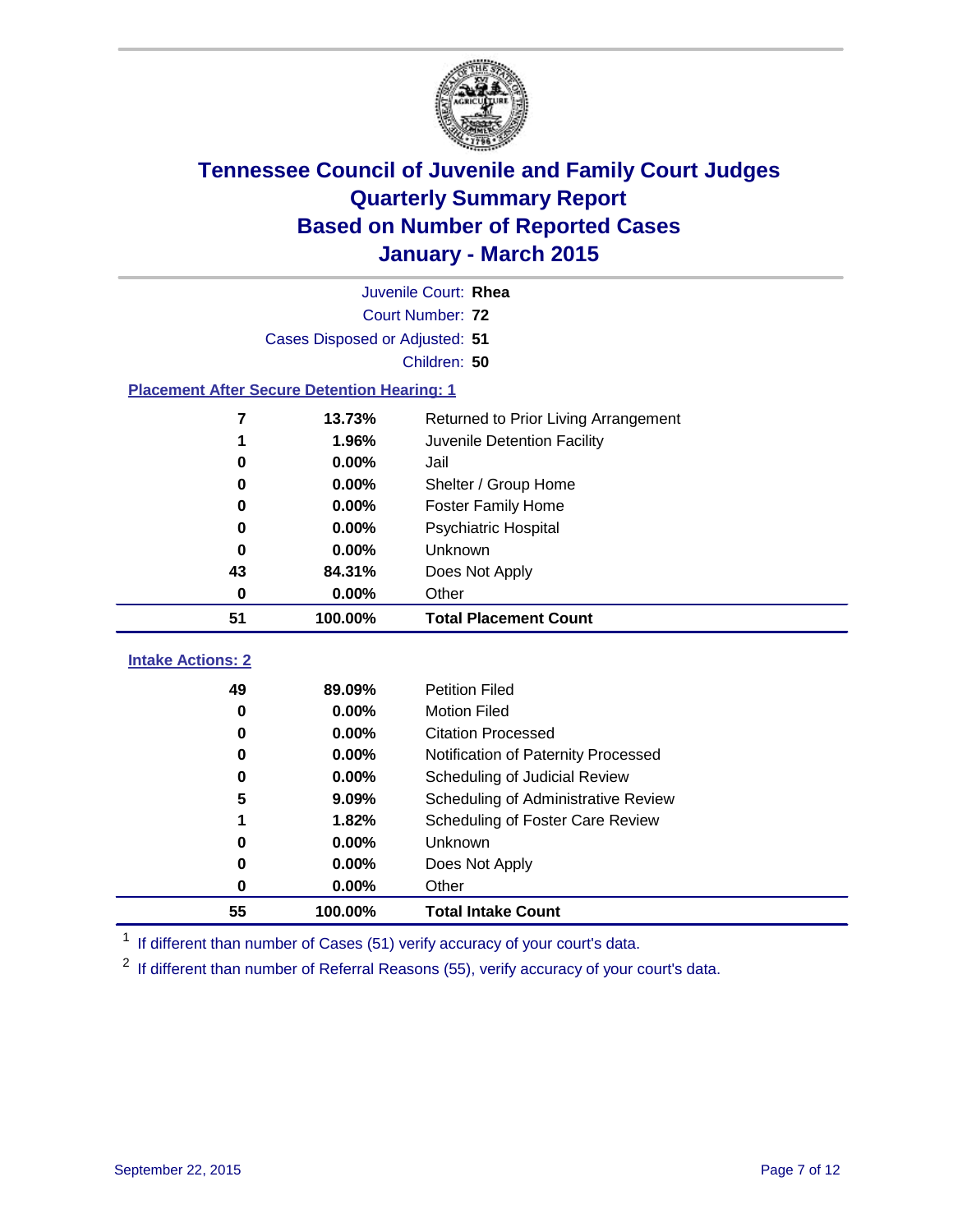

Court Number: **72** Juvenile Court: **Rhea** Cases Disposed or Adjusted: **51** Children: **50**

### **Last Grade Completed by Child: 1**

| 15        | 30.00%   | Too Young for School     |
|-----------|----------|--------------------------|
| $\bf{0}$  | $0.00\%$ | Preschool                |
| 0         | 0.00%    | Kindergarten             |
| 0         | 0.00%    | 1st Grade                |
| 0         | 0.00%    | 1st Grade                |
| 0         | 0.00%    | 2nd Grade                |
| 0         | 0.00%    | 2nd Grade                |
| 0         | 0.00%    | 3rd Grade                |
| 0         | 0.00%    | 3rd Grade                |
| 0         | 0.00%    | 4th Grade                |
| 0         | 0.00%    | 4th Grade                |
| 0         | 0.00%    | 5th Grade                |
| 0         | 0.00%    | 5th Grade                |
| 0         | 0.00%    | 6th Grade                |
| 0         | 0.00%    | 6th Grade                |
| 0         | 0.00%    | 7th Grade                |
| 0         | 0.00%    | 7th Grade                |
| 0         | 0.00%    | 8th Grade                |
| 0         | 0.00%    | 8th Grade                |
| 0         | 0.00%    | 9th Grade                |
| 0         | 0.00%    | 9th Grade                |
| 0         | 0.00%    | 10th Grade               |
| 1         | 2.00%    | 11th Grade               |
| $\pmb{0}$ | 0.00%    | 12th Grade               |
| 0         | 0.00%    | Non-Graded Special Ed    |
| 0         | 0.00%    | <b>GED</b>               |
| 0         | 0.00%    | Graduated                |
| $\bf{0}$  | 0.00%    | Never Attended School    |
| 34        | 68.00%   | Unknown                  |
| $\bf{0}$  | 0.00%    | Other                    |
| 50        | 100.00%  | <b>Total Child Count</b> |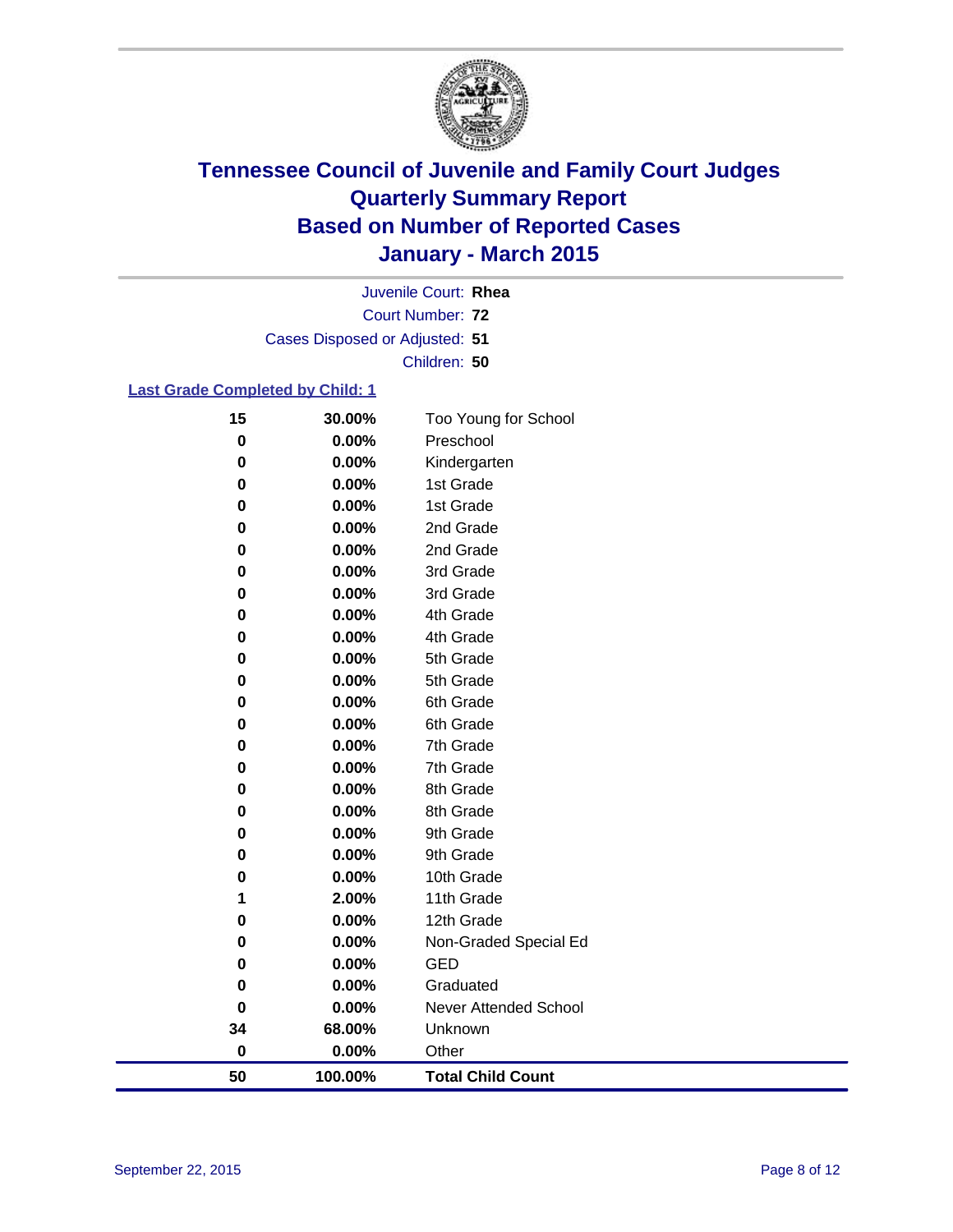

| Juvenile Court: Rhea                                                                    |                          |  |
|-----------------------------------------------------------------------------------------|--------------------------|--|
| Court Number: 72                                                                        |                          |  |
| Cases Disposed or Adjusted: 51                                                          |                          |  |
| Children: 50                                                                            |                          |  |
| <b>Enrolled in Special Education: 1</b>                                                 |                          |  |
| 0.00%<br>0<br>Yes                                                                       |                          |  |
| 23<br>46.00%<br>No                                                                      |                          |  |
| 27<br>54.00%                                                                            | Unknown                  |  |
| 100.00%<br>50                                                                           | <b>Total Child Count</b> |  |
| One child could be counted in multiple categories, verify accuracy of your court's data |                          |  |

 $\operatorname{child}$  could be counted in multiple categories, verify accuracy of your court's

| 55       | 100.00% | Judge                     |
|----------|---------|---------------------------|
| $\bf{0}$ | 0.00%   | Magistrate                |
| 0        | 0.00%   | <b>YSO</b>                |
| 0        | 0.00%   | Other                     |
| 0        | 0.00%   | <b>Unknown</b>            |
| 55       | 100.00% | <b>Total Action Count</b> |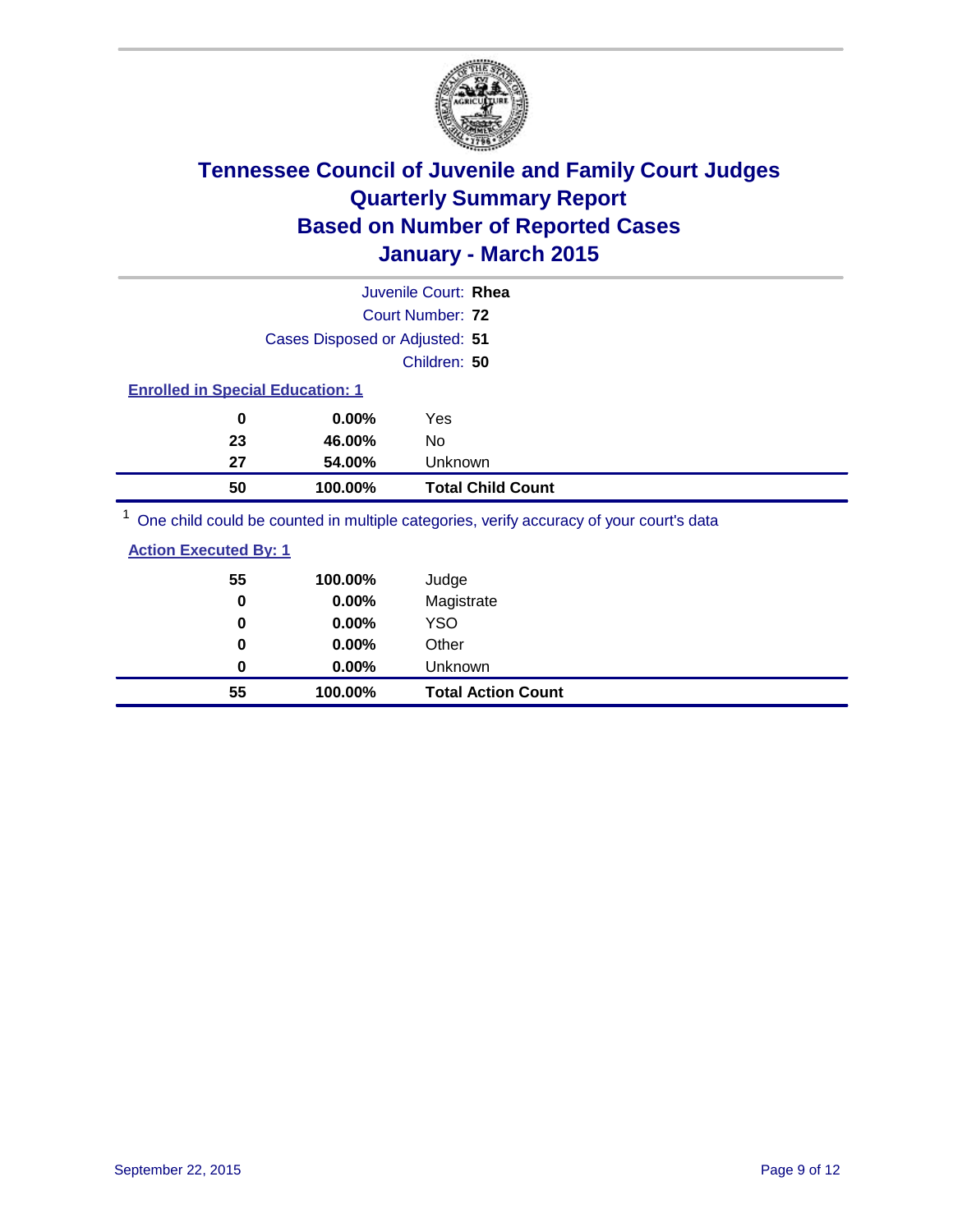

Court Number: **72** Juvenile Court: **Rhea** Cases Disposed or Adjusted: **51** Children: **50**

#### **Formal / Informal Actions: 1**

| 1  | 1.82%    | Dismissed                                        |
|----|----------|--------------------------------------------------|
| 0  | $0.00\%$ | Retired / Nolle Prosequi                         |
| 9  | 16.36%   | <b>Complaint Substantiated Delinquent</b>        |
| 4  | 7.27%    | <b>Complaint Substantiated Status Offender</b>   |
| 0  | $0.00\%$ | <b>Complaint Substantiated Dependent/Neglect</b> |
| 0  | $0.00\%$ | <b>Complaint Substantiated Abused</b>            |
| 0  | $0.00\%$ | <b>Complaint Substantiated Mentally III</b>      |
| 0  | $0.00\%$ | Informal Adjustment                              |
| 4  | 7.27%    | <b>Pretrial Diversion</b>                        |
| 0  | $0.00\%$ | <b>Transfer to Adult Court Hearing</b>           |
| 0  | $0.00\%$ | Charges Cleared by Transfer to Adult Court       |
|    | 1.82%    | Special Proceeding                               |
| 34 | 61.82%   | <b>Review Concluded</b>                          |
| 2  | 3.64%    | Case Held Open                                   |
| 0  | $0.00\%$ | Other                                            |
| 0  | $0.00\%$ | Unknown                                          |
| 55 | 100.00%  | <b>Total Action Count</b>                        |

<sup>1</sup> If different than number of Referral Reasons (55), verify accuracy of your court's data.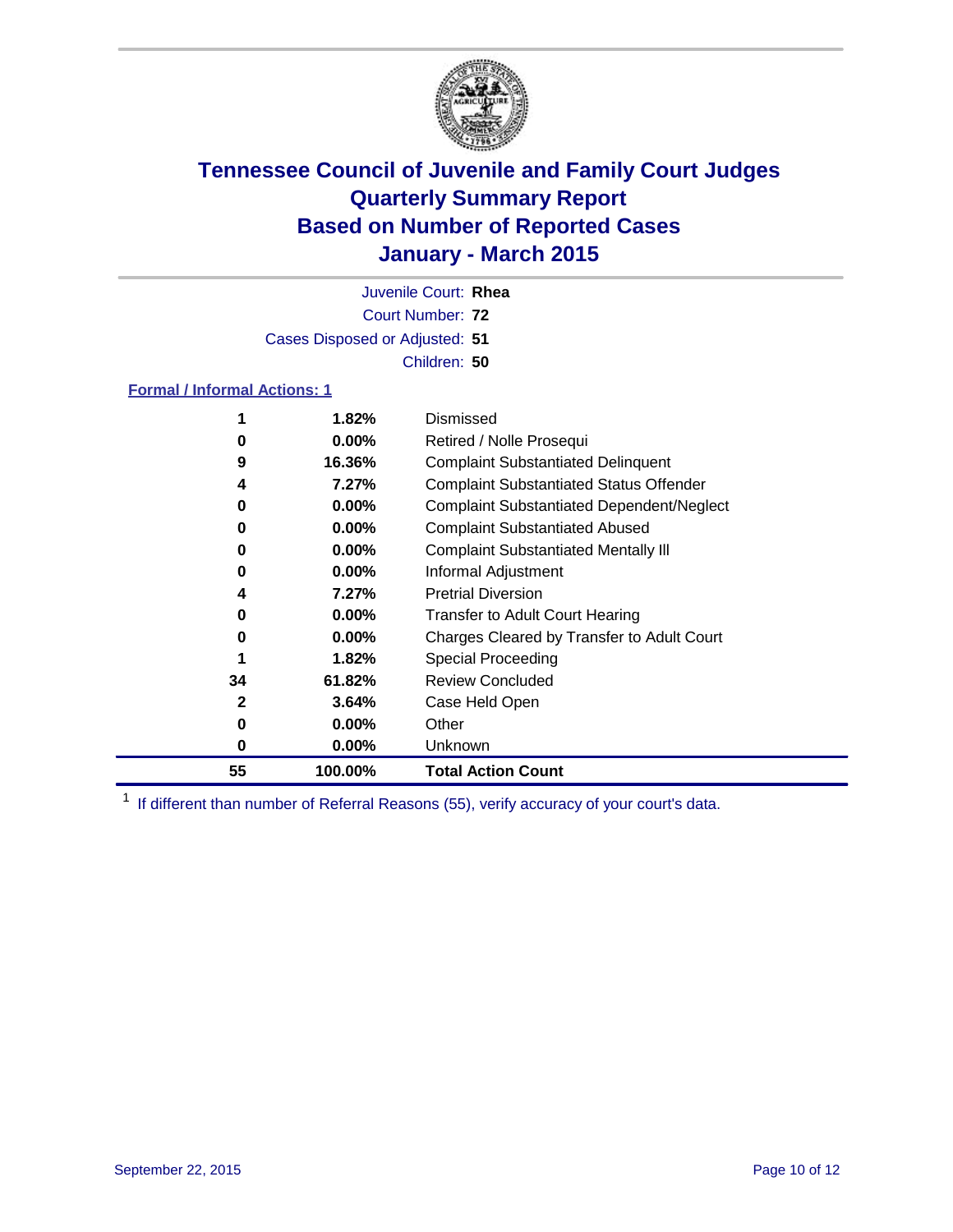

|                       |                                | Juvenile Court: Rhea                                  |
|-----------------------|--------------------------------|-------------------------------------------------------|
|                       |                                | Court Number: 72                                      |
|                       | Cases Disposed or Adjusted: 51 |                                                       |
|                       |                                | Children: 50                                          |
| <b>Case Outcomes:</b> |                                | There can be multiple outcomes for one child or case. |
| 2                     | 2.78%                          | <b>Case Dismissed</b>                                 |
| 0                     | 0.00%                          | Case Retired or Nolle Prosequi                        |
| 2                     | 2.78%                          | Warned / Counseled                                    |
| 2                     | 2.78%                          | Held Open For Review                                  |
| 8                     | 11.11%                         | Supervision / Probation to Juvenile Court             |
| 0                     | 0.00%                          | <b>Probation to Parents</b>                           |
| 1                     | 1.39%                          | Referral to Another Entity for Supervision / Service  |
| 4                     | 5.56%                          | Referred for Mental Health Counseling                 |
| 1                     | 1.39%                          | Referred for Alcohol and Drug Counseling              |
| 0                     | 0.00%                          | Referred to Alternative School                        |
| 0                     | 0.00%                          | Referred to Private Child Agency                      |
| 0                     | 0.00%                          | Referred to Defensive Driving School                  |
| 0                     | 0.00%                          | Referred to Alcohol Safety School                     |
| 1                     | 1.39%                          | Referred to Juvenile Court Education-Based Program    |
| 0                     | 0.00%                          | Driver's License Held Informally                      |
| 0                     | 0.00%                          | <b>Voluntary Placement with DMHMR</b>                 |
| 0                     | 0.00%                          | <b>Private Mental Health Placement</b>                |
| 0                     | 0.00%                          | Private MR Placement                                  |
| 0                     | 0.00%                          | Placement with City/County Agency/Facility            |
| 0                     | 0.00%                          | Placement with Relative / Other Individual            |
| 0                     | 0.00%                          | Fine                                                  |
| 0                     | 0.00%                          | <b>Public Service</b>                                 |
| 0                     | 0.00%                          | Restitution                                           |
| 0                     | 0.00%                          | <b>Runaway Returned</b>                               |
| 4                     | 5.56%                          | No Contact Order                                      |
| 0                     | 0.00%                          | Injunction Other than No Contact Order                |
| 0                     | $0.00\%$                       | House Arrest                                          |
| 2                     | 2.78%                          | <b>Court Defined Curfew</b>                           |
| 0                     | 0.00%                          | Dismissed from Informal Adjustment                    |
| 0                     | 0.00%                          | <b>Dismissed from Pretrial Diversion</b>              |
| 0                     | 0.00%                          | Released from Probation                               |
| 0                     | 0.00%                          | <b>Transferred to Adult Court</b>                     |
| 0                     | 0.00%                          | <b>DMHMR Involuntary Commitment</b>                   |
| 0                     | $0.00\%$                       | <b>DCS Commitment - Determinate</b>                   |